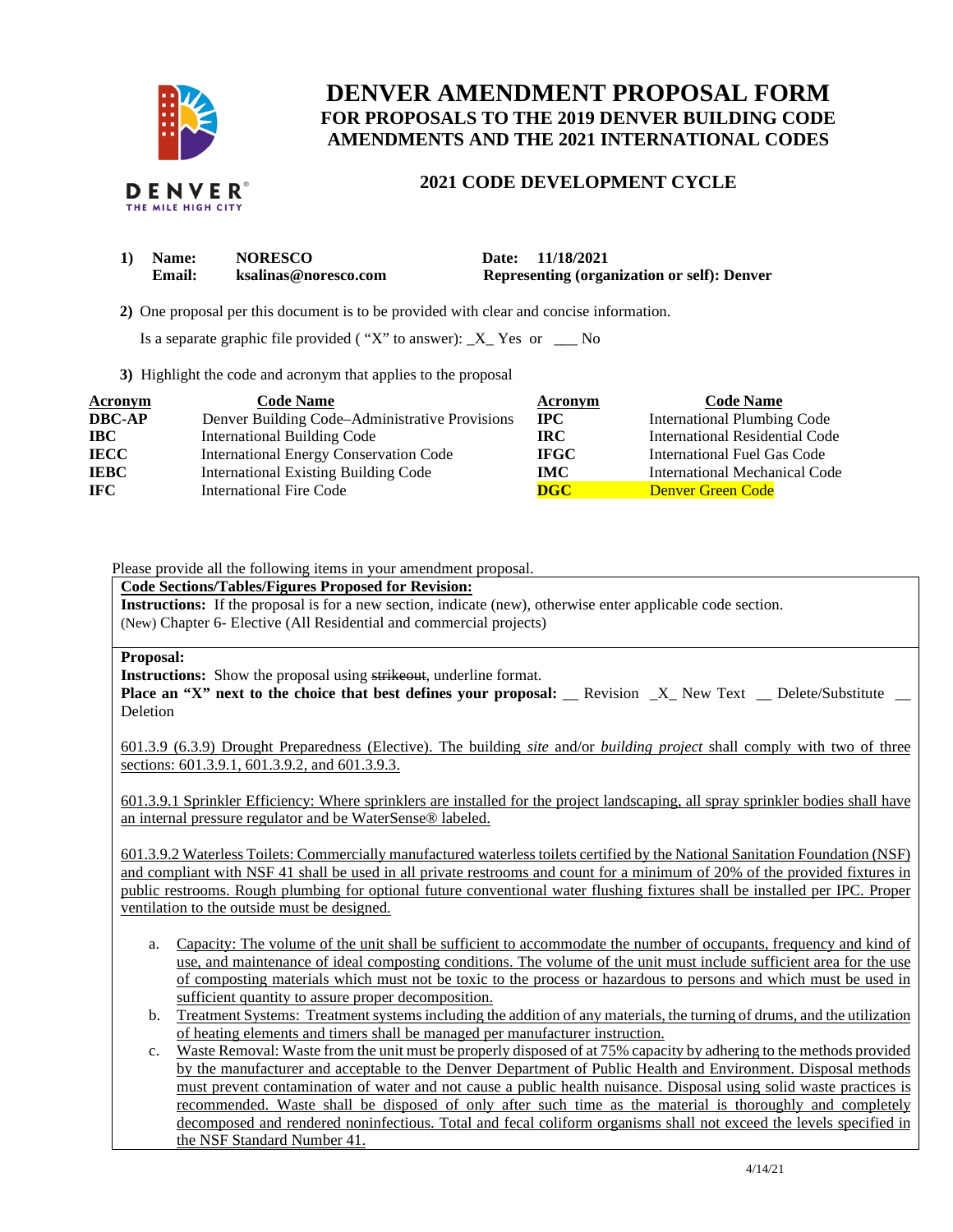- d. Maintenance: Adequate access to service and maintenance of all necessary components of the waterless toilet and its accessories shall be provided. Composting toilets shall be maintained and operated in a sanitary condition, to control vectors, abatement of odors, and management of leachate. Screening, mechanical parts and structural soundness shall be kept in working order.
- e. Low Temperature: Where systems will be installed in low temperatures (below 60-degrees) , design and installation must address the effects of the low temperature to optimize the composting process.

## 601.3.9.3 High Water End-Uses:

- a. Swimming Pools: All indoor and outdoor pools shall be outfitted with a semi-automatic or automatic pool cover to prevent evaporation during times of non-use. Placement and use of a pool cover shall be included in the building project's maintenance plan and communicated to users in pool area. Chemical pool covers do not comply.
- b. Commercial Kitchen: Pre-Rinse spray valves must meet DOE regulations for maximum flow rate (gpm) allowable per product class. Restrict flow rates on dipper wells to 0.1gpm or eliminate dipper wells from design.
- .

## **Supporting Information:**

All proposals must include a written explanation and justification as to how they address physical, environmental, and/or customary characteristics that are specific to the City and County of Denver. The following questions must be answered for a proposal to be considered.

- Purpose: What does your proposal achieve?
	- This proposal allows additional drought resiliency strategies to be prioritized in design and operations. Integration of these types of strategies in building projects allows for implementation of non-conventional water use reduction opportunities and allows best practices to be generated.
- Reason: Why is your proposal necessary? Encourage projects to prioritize drought resiliency through additional methods outside of DGC water efficiency measures.
- Substantiation: Why is your proposal valid? (i.e., technical justification) Codifying drought resiliency strategies in order to track and manage effective use of resiliency measures.

**Bibliography and Access to Materials** (as needed when substantiating material is associated with the amendment proposal):

- Denver Parks and Rec Resiliency Strategy: [https://www.denvergov.org/Government/Agencies-Departments-Offices/Parks-](https://www.denvergov.org/Government/Agencies-Departments-Offices/Parks-Recreation/Trees-Natural-Resources/Resiliency)[Recreation/Trees-Natural-Resources/Resiliency](https://www.denvergov.org/Government/Agencies-Departments-Offices/Parks-Recreation/Trees-Natural-Resources/Resiliency)
- Colorado Resiliency Framework:<https://www.coresiliency.com/colorado-resiliency-framework>
- Colorado Resiliency Playbook: [https://static1.squarespace.com/static/5fd3ae01f8f3aa3014a8069a/t/606ce3661904853a717be14b/1617748842436/CO+Resiliency](https://static1.squarespace.com/static/5fd3ae01f8f3aa3014a8069a/t/606ce3661904853a717be14b/1617748842436/CO+Resiliency+Playbook.pdf) [+Playbook.pdf](https://static1.squarespace.com/static/5fd3ae01f8f3aa3014a8069a/t/606ce3661904853a717be14b/1617748842436/CO+Resiliency+Playbook.pdf)
- A Guide to a Regenerative Recovery for Colorado[: https://www.thealliancecenter.org/wp-content/uploads/2020/10/Colorados-](https://www.thealliancecenter.org/wp-content/uploads/2020/10/Colorados-Regenerative-Recovery-Report-1.pdf)[Regenerative-Recovery-Report-1.pdf](https://www.thealliancecenter.org/wp-content/uploads/2020/10/Colorados-Regenerative-Recovery-Report-1.pdf)
- Nevada composting toilets[: http://qcode.us/codes/nevadacounty/?view=desktop&topic=3-vi-5-l\\_\\_2](http://qcode.us/codes/nevadacounty/?view=desktop&topic=3-vi-5-l__2)
- Title 20 Appliance Regulations: [https://calwep.org/wp-content/uploads/2020/10/Title-20-Oct-2020-Factsheet\\_01-1.pdf](https://calwep.org/wp-content/uploads/2020/10/Title-20-Oct-2020-Factsheet_01-1.pdf)
- EPA Water Efficiency Technology Fact Sheet, Composting Toilets[: https://assets.bouldercounty.org/wp](https://assets.bouldercounty.org/wp-content/uploads/2017/02/composting-toilet-factsheet.pdf)[content/uploads/2017/02/composting-toilet-factsheet.pdf](https://assets.bouldercounty.org/wp-content/uploads/2017/02/composting-toilet-factsheet.pdf)
- Washington State DOH Water Conserving On-Site Wastewater Treatment Systems: <https://www.doh.wa.gov/Portals/1/Documents/Pubs/337-016.pdf>
- DOE Pre-Rinse Spray Valves:<https://www.regulations.gov/document/EERE-2019-BT-STD-0034-0012>
- Commercial Kitchens Water Ise Efficiency and Best Practices Guide: [https://www.ashland.or.us/SIB/files/AWE\\_Commercial\\_Kitchens\\_Guide.pdf](https://www.ashland.or.us/SIB/files/AWE_Commercial_Kitchens_Guide.pdf)
- Colorado drought mitigation and response plan: https://drought.unl.edu/archive/plans/Drought/state/CO\_2018.pdf
- Composting Toilets: https://www.solaripedia.com/files/1146.pdf

#### **Other Regulations Proposed to be Affected**

**\*For proposals to delete content from the 2019 Denver Green Code in conjunction with adding it to other mandatory Denver codes and/or regulations, only.**

Please identify which other mandatory codes or regulations are suggested to be updated (if any) to accept relocated content.

#### **Referenced Standards:**